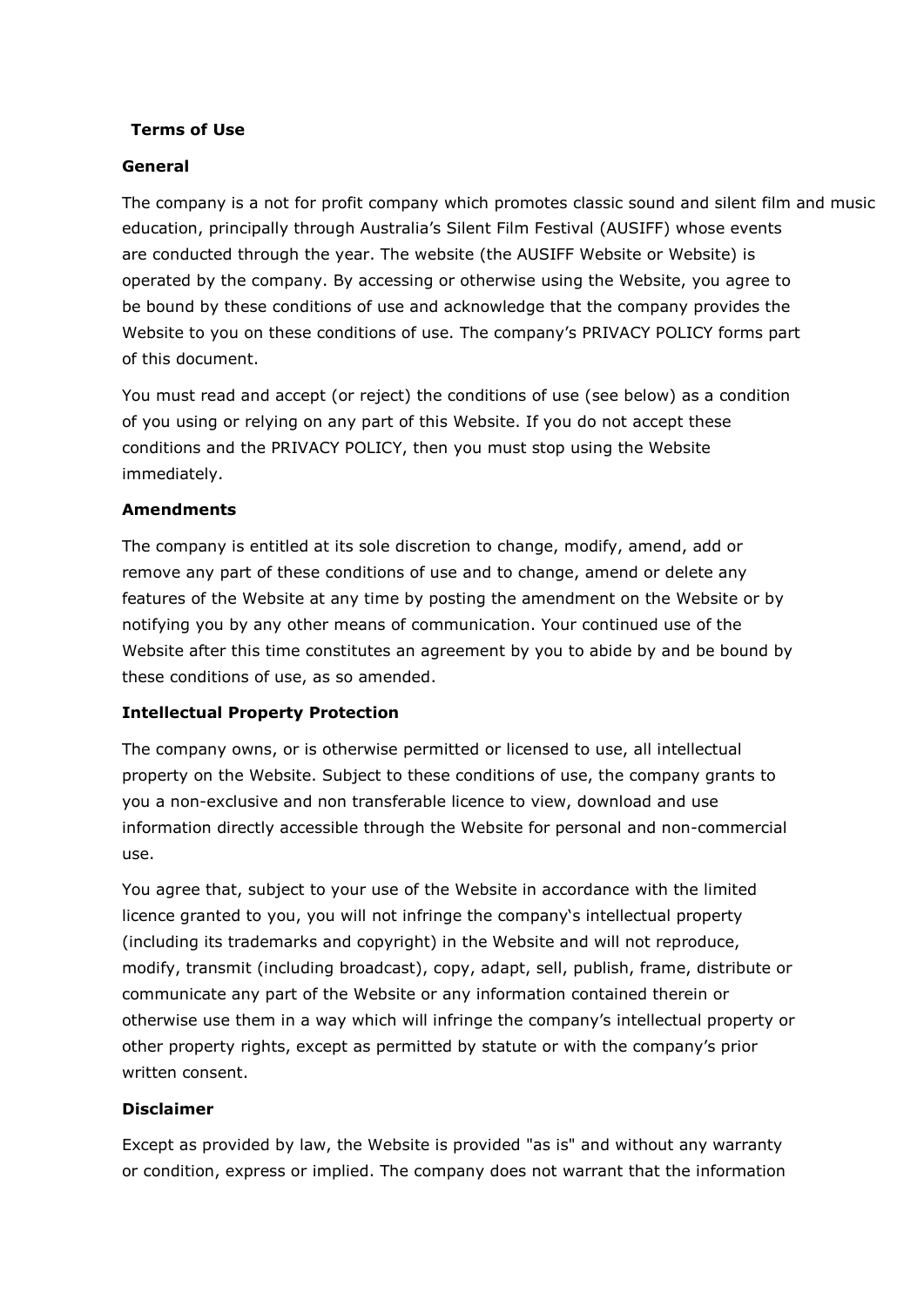contained in or accessible through the Website is accurate, suitable for your purposes or without errors, omissions or viruses. You acknowledge that access and use of the Website (including the software operating in connection with the Website) may be interfered with by numerous factors outside of the company's control. The company does not warrant the accuracy of any advice, opinion, statement, representation or other information displayed on or accessible through the Website. Subject to any statute, the company makes no representations or warranties in respect of the information and materials available on the Website or the means of accessing that information and material.

The company makes no warranty or representation and accepts no responsibility for any websites operated or controlled by entities other than the company which are or may become linked or framed to or from the Website. You access those sites and use the products and services made available at those sites solely at your own risk.

## Use of Information

If you upload or otherwise provide any information or content in the course of accessing or using the Website, you agree that such Content will be available to the company to use in any manner it thinks fit, subject to applicable provisions of any legislation including (without limitation) privacy legislation.

#### Limitation of Liability

You agree that the company is not liable to you or anyone else for any loss or damages (including direct, indirect, special or consequential loss) arising out of or in connection with the use of the Website or any such loss or damage however arising, including negligence.

## Links

You must not establish links or frames on any other website to the Website without the prior written consent of the company.

## Third party content

Products and services offered for sale or advertised, and information provided on the Website may be products, services and information of, or related to, third parties. These products, services, information and third parties are not provided or endorsed by us and your legal relationship is with the third party. We have not checked the accuracy or completeness of the information, or the suitability or quality of the products and services of third parties. You must make your own enquiries with the relevant third party direct before relying on any third party information or entering into a transaction in relation to the third party products and services supplied via the Website. You should check with the third party whether there are additional charges and terms which may apply. We may receive fees and/or commissions from third parties for goods and services of such third parties displayed or made available on the